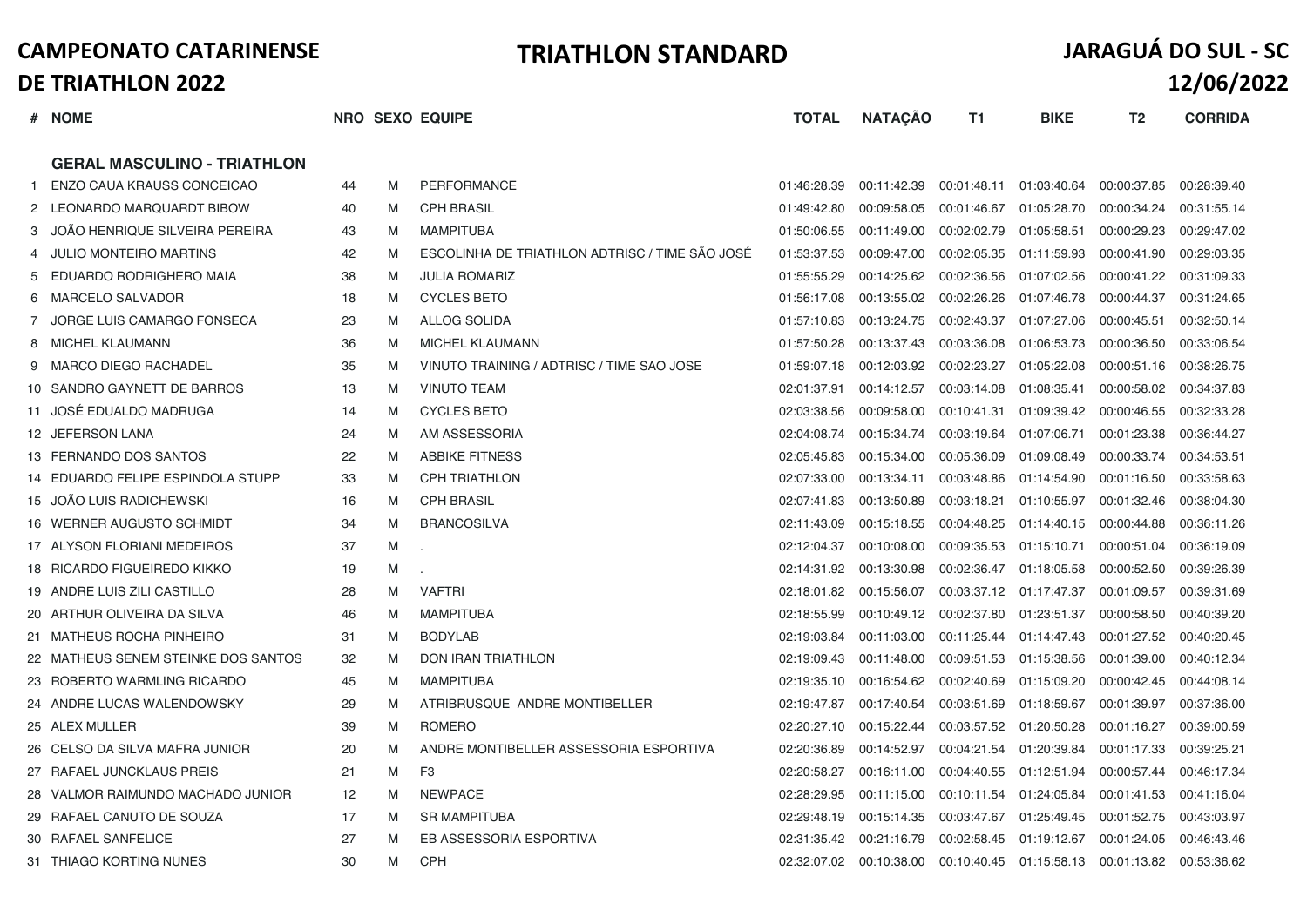|    | 32 FERNANDO GONZAGA                    | 26 | M | <b>TNF</b>                                     |             |             |                                       |                                                                 | 02:37:38.02  00:19:39.27  00:04:34.83  01:26:26.59  00:03:34.62  00:43:22.71 |             |
|----|----------------------------------------|----|---|------------------------------------------------|-------------|-------------|---------------------------------------|-----------------------------------------------------------------|------------------------------------------------------------------------------|-------------|
|    | 33 RODRIGO OTAVIO JOHANNSEN MULLER     | 15 | M | DESAFIO DE UMA VIDA                            |             |             |                                       | 03:14:01.14  00:20:24.75  00:08:03.01  01:40:49.72  00:02:16.47 |                                                                              | 01:02:27.19 |
|    |                                        |    |   |                                                |             |             |                                       |                                                                 |                                                                              |             |
|    | <b>GERAL FEMININO - TRIATHLON</b>      |    |   |                                                |             |             |                                       |                                                                 |                                                                              |             |
| -1 | SOFIA GELATI                           | 10 | F | ESCOLINHA DE TRIATHLON ADTRISC / TIME SÃO JOSÉ | 01:58:11.66 | 00:11:47.00 |                                       | 00:02:03.42  01:10:17.28                                        | 00:00:30.27                                                                  | 00:33:33.69 |
|    | 2 GIULIA DE ARAUJO BORTOLOTTO          | 11 | F | <b>CPH</b>                                     | 01:59:57.46 | 00:12:58.18 | 00:02:06.46                           | 01:09:05.82 00:00:28.76                                         |                                                                              | 00:35:18.24 |
|    | 3 JULIA QUAREZEMIN FRECCIA             | 9  | F | <b>MAMPITUBA</b>                               | 02:00:16.21 | 00:13:46.98 | 00:02:14.50                           | 01:08:07.24                                                     | 00:00:44.34                                                                  | 00:35:23.15 |
| 4  | <b>JULIA KRUGER ROMARIZ</b>            | 7  | F | EQUIPE TIME/TIME SÃO JOSÉ                      | 02:01:31.80 | 00:14:42.80 | 00:03:14.58                           | 01:08:11.13                                                     | 00:01:01.20                                                                  | 00:34:22.09 |
|    | 5 ANA LUCIA CYPRIANO DE SOUZA          | 4  | F | CASSIO DAMBROZ ASSESSORIA ESPORTIVA            | 02:20:04.55 | 00:15:41.53 | 00:04:33.41                           | 01:19:14.86                                                     | 00:02:12.83                                                                  | 00:38:21.92 |
|    | 6 ELINAI DOS SANTOS FREITAS SCHUTZ     | 5  | F | ESCOLA NATACAO TUTUBARAO JUST RUN              | 02:20:09.43 | 00:14:07.81 | 00:03:10.59                           | 01:21:42.65                                                     | 00:01:13.29                                                                  | 00:39:55.09 |
|    | 7 ROSANE VANUSA CORREA                 | 2  | F | LAGESSC                                        | 02:40:06.16 | 00:20:36.27 | 00:04:51.98                           | 01:26:16.24                                                     | 00:01:21.74                                                                  | 00:46:59.93 |
|    | 8 CINTIA JAQUELINE ELIAS BECKER PEIXER | 6  | F | <b>CINTIA ELIAS</b>                            | 02:45:44.16 | 00:19:48.51 | 00:05:10.65                           | 01:35:49.19                                                     | 00:01:18.22                                                                  | 00:43:37.59 |
|    | 9 MARIANE GROH                         | 8  | F | <b>ANDRE MONTIBELLER</b>                       | 02:57:01.89 | 00:24:53.40 | 00:05:46.81                           | 01:35:20.72 00:01:56.88                                         |                                                                              | 00:49:04.08 |
|    | 10 MARIA ELIZA ELIBIO FAGUNDES         | -1 | F | <b>THIAGO MARCELINO</b>                        | 02:59:29.03 | 00:23:22.23 | 00:08:28.82                           | 01:37:51.93                                                     | 00:03:35.12                                                                  | 00:46:10.93 |
|    | 11 ISIS PAZ PORTINHO                   | 3  | F | GPA                                            | 03:02:05.35 |             |                                       | 00:19:26.54  00:06:47.90  01:30:39.72  00:03:14.42              |                                                                              | 01:01:56.77 |
|    |                                        |    |   |                                                |             |             |                                       |                                                                 |                                                                              |             |
|    | M 16/19                                |    |   |                                                |             |             |                                       |                                                                 |                                                                              |             |
|    | 1 ARTHUR OLIVEIRA DA SILVA             | 46 | M | <b>MAMPITUBA</b>                               | 02:18:55.99 |             | 00:10:49.12 00:02:37.80               | 01:23:51.37                                                     | 00:00:58.50                                                                  | 00:40:39.20 |
|    | 2 ROBERTO WARMLING RICARDO             | 45 | M | <b>MAMPITUBA</b>                               |             |             |                                       | 02:19:35.10  00:16:54.62  00:02:40.69  01:15:09.20  00:00:42.45 |                                                                              | 00:44:08.14 |
|    |                                        |    |   |                                                |             |             |                                       |                                                                 |                                                                              |             |
|    | M 25/29                                |    |   |                                                |             |             |                                       |                                                                 |                                                                              |             |
|    | 1 MICHEL KLAUMANN                      | 36 | M | <b>MICHEL KLAUMANN</b>                         | 01:57:50.28 | 00:13:37.43 | 00:03:36.08  01:06:53.73              |                                                                 | 00:00:36.50                                                                  | 00:33:06.54 |
|    | 2 ALYSON FLORIANI MEDEIROS             | 37 | M |                                                | 02:12:04.37 | 00:10:08.00 | 00:09:35.53                           | 01:15:10.71                                                     | 00:00:51.04                                                                  | 00:36:19.09 |
|    | 3 ALEX MULLER                          | 39 | M | <b>ROMERO</b>                                  | 02:20:27.10 |             | 00:15:22.44  00:03:57.52  01:20:50.28 |                                                                 | 00:01:16.27                                                                  | 00:39:00.59 |
|    |                                        |    |   |                                                |             |             |                                       |                                                                 |                                                                              |             |
|    | M 30/34                                |    |   |                                                |             |             |                                       |                                                                 |                                                                              |             |
| -1 | MARCO DIEGO RACHADEL                   | 35 | M | VINUTO TRAINING / ADTRISC / TIME SAO JOSE      | 01:59:07.18 | 00:12:03.92 | 00:02:23.27                           | 01:05:22.08                                                     | 00:00:51.16                                                                  | 00:38:26.75 |
|    | EDUARDO FELIPE ESPINDOLA STUPP         | 33 | M | <b>CPH TRIATHLON</b>                           | 02:07:33.00 | 00:13:34.11 | 00:03:48.86                           | 01:14:54.90                                                     | 00:01:16.50                                                                  | 00:33:58.63 |
|    | 3 WERNER AUGUSTO SCHMIDT               | 34 | M | <b>BRANCOSILVA</b>                             | 02:11:43.09 | 00:15:18.55 | 00:04:48.25                           | 01:14:40.15                                                     | 00:00:44.88                                                                  | 00:36:11.26 |
|    | MATHEUS ROCHA PINHEIRO                 | 31 | M | <b>BODYLAB</b>                                 | 02:19:03.84 | 00:11:03.00 | 00:11:25.44                           | 01:14:47.43                                                     | 00:01:27.52                                                                  | 00:40:20.45 |
| 5  | MATHEUS SENEM STEINKE DOS SANTOS       | 32 | M | <b>DON IRAN TRIATHLON</b>                      | 02:19:09.43 | 00:11:48.00 | 00:09:51.53                           | 01:15:38.56                                                     | 00:01:39.00                                                                  | 00:40:12.34 |
|    | 6 ANDRE LUCAS WALENDOWSKY              | 29 | M | ATRIBRUSQUE ANDRE MONTIBELLER                  | 02:19:47.87 | 00:17:40.54 | 00:03:51.69                           | 01:18:59.67                                                     | 00:01:39.97                                                                  | 00:37:36.00 |
|    | 7 THIAGO KORTING NUNES                 | 30 | M | <b>CPH</b>                                     | 02:32:07.02 | 00:10:38.00 |                                       | 00:10:40.45  01:15:58.13  00:01:13.82                           |                                                                              | 00:53:36.62 |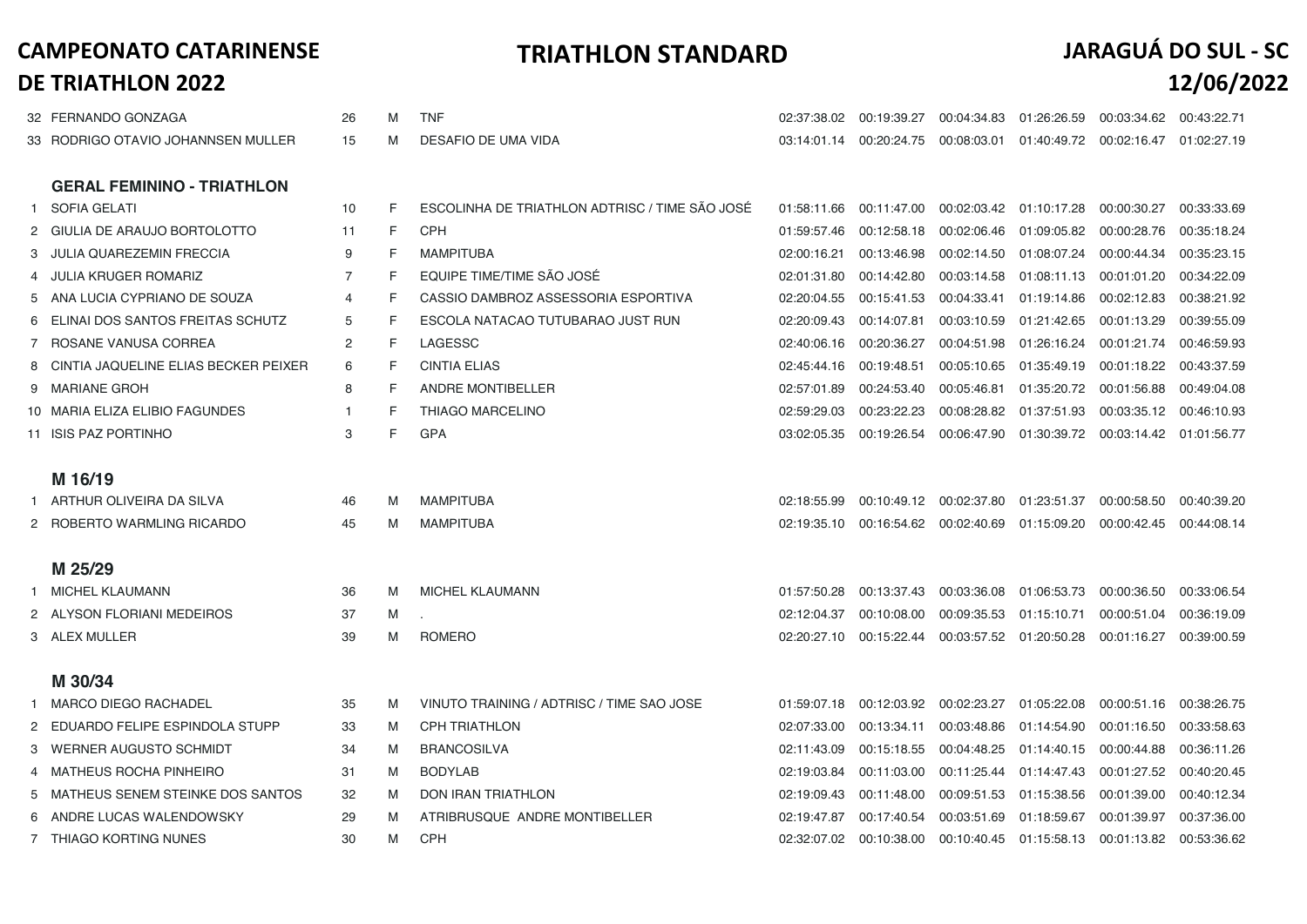|              | F 30/34                              |    |   |                                        |             |                                                    |             |                          |                                                                              |             |
|--------------|--------------------------------------|----|---|----------------------------------------|-------------|----------------------------------------------------|-------------|--------------------------|------------------------------------------------------------------------------|-------------|
|              | MARIANE GROH                         | 8  | F | ANDRE MONTIBELLER                      |             |                                                    |             |                          | 02:57:01.89  00:24:53.40  00:05:46.81  01:35:20.72  00:01:56.88  00:49:04.08 |             |
|              |                                      |    |   |                                        |             |                                                    |             |                          |                                                                              |             |
|              | M 35/39                              |    |   |                                        |             |                                                    |             |                          |                                                                              |             |
|              | JORGE LUIS CAMARGO FONSECA           | 23 | M | ALLOG SOLIDA                           | 01:57:10.83 | 00:13:24.75 00:02:43.37                            |             | 01:07:27.06              | 00:00:45.51                                                                  | 00:32:50.14 |
|              | 2 JEFERSON LANA                      | 24 | M | AM ASSESSORIA                          | 02:04:08.74 | 00:15:34.74                                        | 00:03:19.64 | 01:07:06.71              | 00:01:23.38                                                                  | 00:36:44.27 |
|              | 3 ANDRE LUIS ZILI CASTILLO           | 28 | M | <b>VAFTRI</b>                          | 02:18:01.82 | 00:15:56.07                                        |             | 00:03:37.12  01:17:47.37 | 00:01:09.57                                                                  | 00:39:31.69 |
|              | 4 RAFAEL SANFELICE                   | 27 | M | EB ASSESSORIA ESPORTIVA                | 02:31:35.42 | 00:21:16.79                                        | 00:02:58.45 | 01:19:12.67              | 00:01:24.05                                                                  | 00:46:43.46 |
|              | 5 FERNANDO GONZAGA                   | 26 | M | <b>TNF</b>                             |             | 02:37:38.02  00:19:39.27  00:04:34.83  01:26:26.59 |             |                          | 00:03:34.62                                                                  | 00:43:22.71 |
|              |                                      |    |   |                                        |             |                                                    |             |                          |                                                                              |             |
|              | F 35/39                              |    |   |                                        |             |                                                    |             |                          |                                                                              |             |
|              | CINTIA JAQUELINE ELIAS BECKER PEIXER | 6  | F | <b>CINTIA ELIAS</b>                    |             |                                                    |             |                          | 02:45:44.16 00:19:48.51 00:05:10.65 01:35:49.19 00:01:18.22 00:43:37.59      |             |
|              |                                      |    |   |                                        |             |                                                    |             |                          |                                                                              |             |
|              | M 40/44                              |    |   |                                        |             |                                                    |             |                          |                                                                              |             |
| $\mathbf{1}$ | MARCELO SALVADOR                     | 18 | M | <b>CYCLES BETO</b>                     | 01:56:17.08 | 00:13:55.02 00:02:26.26                            |             | 01:07:46.78              | 00:00:44.37                                                                  | 00:31:24.65 |
|              | 2 FERNANDO DOS SANTOS                | 22 | M | <b>ABBIKE FITNESS</b>                  | 02:05:45.83 | 00:15:34.00                                        | 00:05:36.09 | 01:09:08.49              | 00:00:33.74                                                                  | 00:34:53.51 |
|              | 3 JOÃO LUIS RADICHEWSKI              | 16 | M | <b>CPH BRASIL</b>                      | 02:07:41.83 | 00:13:50.89                                        | 00:03:18.21 | 01:10:55.97              | 00:01:32.46                                                                  | 00:38:04.30 |
|              | RICARDO FIGUEIREDO KIKKO             | 19 | M |                                        | 02:14:31.92 | 00:13:30.98                                        | 00:02:36.47 | 01:18:05.58              | 00:00:52.50                                                                  | 00:39:26.39 |
|              | 5 CELSO DA SILVA MAFRA JUNIOR        | 20 | M | ANDRE MONTIBELLER ASSESSORIA ESPORTIVA | 02:20:36.89 | 00:14:52.97                                        | 00:04:21.54 | 01:20:39.84              | 00:01:17.33                                                                  | 00:39:25.21 |
|              | 6 RAFAEL JUNCKLAUS PREIS             | 21 | M | F <sub>3</sub>                         | 02:20:58.27 | 00:16:11.00                                        | 00:04:40.55 | 01:12:51.94              | 00:00:57.44                                                                  | 00:46:17.34 |
|              | 7 RAFAEL CANUTO DE SOUZA             | 17 | M | <b>SR MAMPITUBA</b>                    |             |                                                    |             |                          | 02:29:48.19  00:15:14.35  00:03:47.67  01:25:49.45  00:01:52.75              | 00:43:03.97 |
|              |                                      |    |   |                                        |             |                                                    |             |                          |                                                                              |             |
|              | F40/44                               |    |   |                                        |             |                                                    |             |                          |                                                                              |             |
|              | ELINAI DOS SANTOS FREITAS SCHUTZ     | 5  | F | ESCOLA NATACAO TUTUBARAO JUST RUN      | 02:20:09.43 | 00:14:07.81                                        |             |                          | 00:03:10.59  01:21:42.65  00:01:13.29  00:39:55.09                           |             |
|              | 2 ISIS PAZ PORTINHO                  | 3  | F | GPA                                    | 03:02:05.35 |                                                    |             |                          | 00:19:26.54  00:06:47.90  01:30:39.72  00:03:14.42  01:01:56.77              |             |
|              |                                      |    |   |                                        |             |                                                    |             |                          |                                                                              |             |
|              | M 45/49                              |    |   |                                        |             |                                                    |             |                          |                                                                              |             |
| $\mathbf{1}$ | JOSÉ EDUALDO MADRUGA                 | 14 | M | <b>CYCLES BETO</b>                     | 02:03:38.56 |                                                    |             |                          | 00:09:58.00  00:10:41.31  01:09:39.42  00:00:46.55  00:32:33.28              |             |
|              | 2 RODRIGO OTAVIO JOHANNSEN MULLER    | 15 | M | DESAFIO DE UMA VIDA                    |             |                                                    |             |                          | 03:14:01.14 00:20:24.75 00:08:03.01 01:40:49.72 00:02:16.47 01:02:27.19      |             |
|              |                                      |    |   |                                        |             |                                                    |             |                          |                                                                              |             |
|              | M 50/54                              |    |   |                                        |             |                                                    |             |                          |                                                                              |             |
|              | 1 SANDRO GAYNETT DE BARROS           | 13 | M | <b>VINUTO TEAM</b>                     |             |                                                    |             |                          | 02:01:37.91  00:14:12.57  00:03:14.08  01:08:35.41  00:00:58.02  00:34:37.83 |             |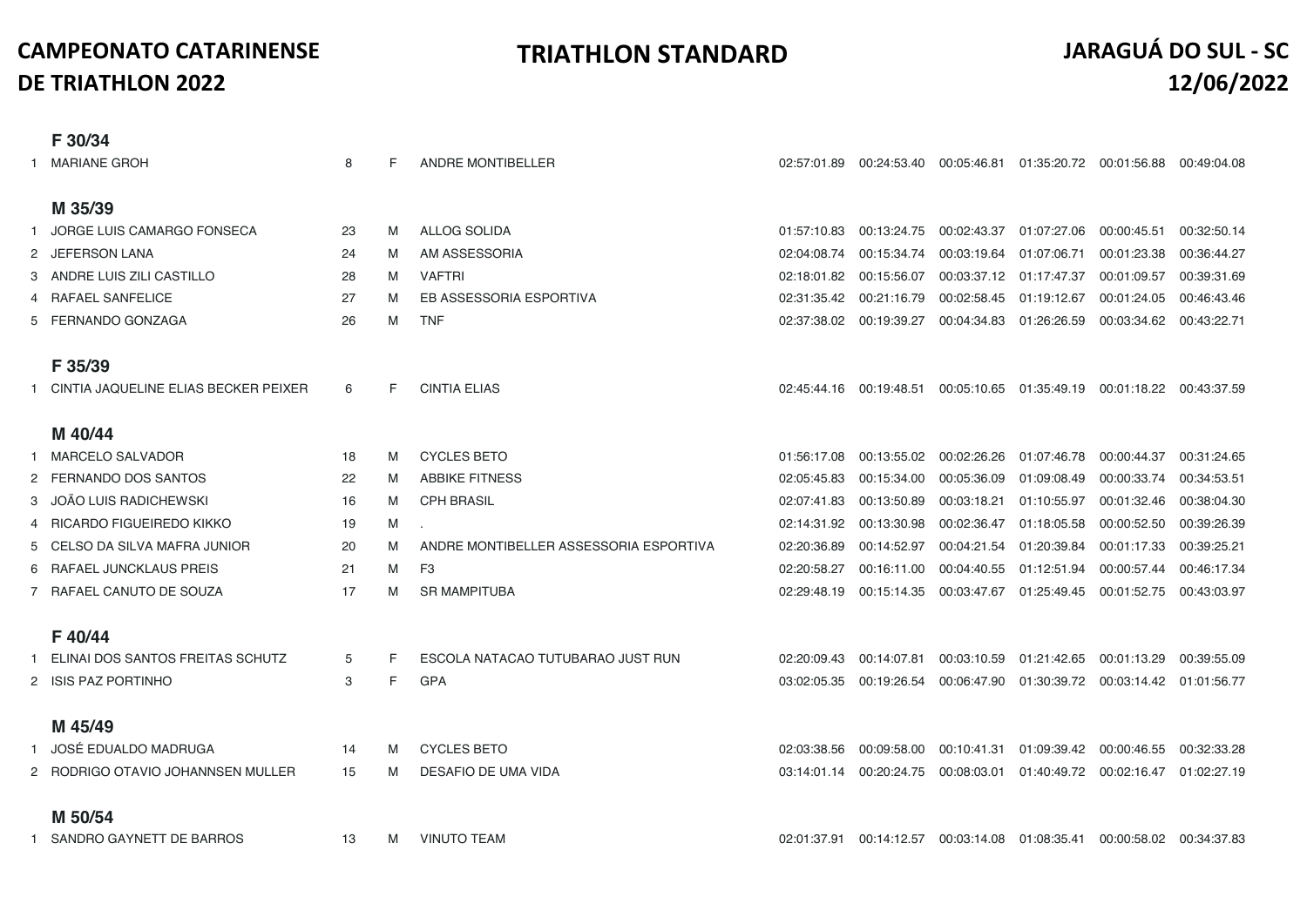| F 50/54                        |                  |   |                  |             |             |             |                                                    |                         |             |
|--------------------------------|------------------|---|------------------|-------------|-------------|-------------|----------------------------------------------------|-------------------------|-------------|
| ROSANE VANUSA CORREA           | 2                | ⊢ | LAGESSC          | 02:40:06.16 | 00:20:36.27 |             |                                                    | 00:01:21.74             | 00:46:59.93 |
|                                |                  |   |                  |             |             |             |                                                    |                         |             |
| M 55/59                        |                  |   |                  |             |             |             |                                                    |                         |             |
| VALMOR RAIMUNDO MACHADO JUNIOR | 12 <sup>12</sup> | M | NEWPACE          | 02:28:29.95 | 00:11:15.00 | 00:10:11.54 | 01:24:05.84                                        | 00:01:41.53 00:41:16.04 |             |
|                                |                  |   |                  |             |             |             |                                                    |                         |             |
| F 55/59                        |                  |   |                  |             |             |             |                                                    |                         |             |
| MARIA ELIZA ELIBIO FAGUNDES    |                  | E | THIAGO MARCELINO | 02:59:29.03 | 00:23:22.23 |             | 00:08:28.82  01:37:51.93  00:03:35.12  00:46:10.93 |                         |             |